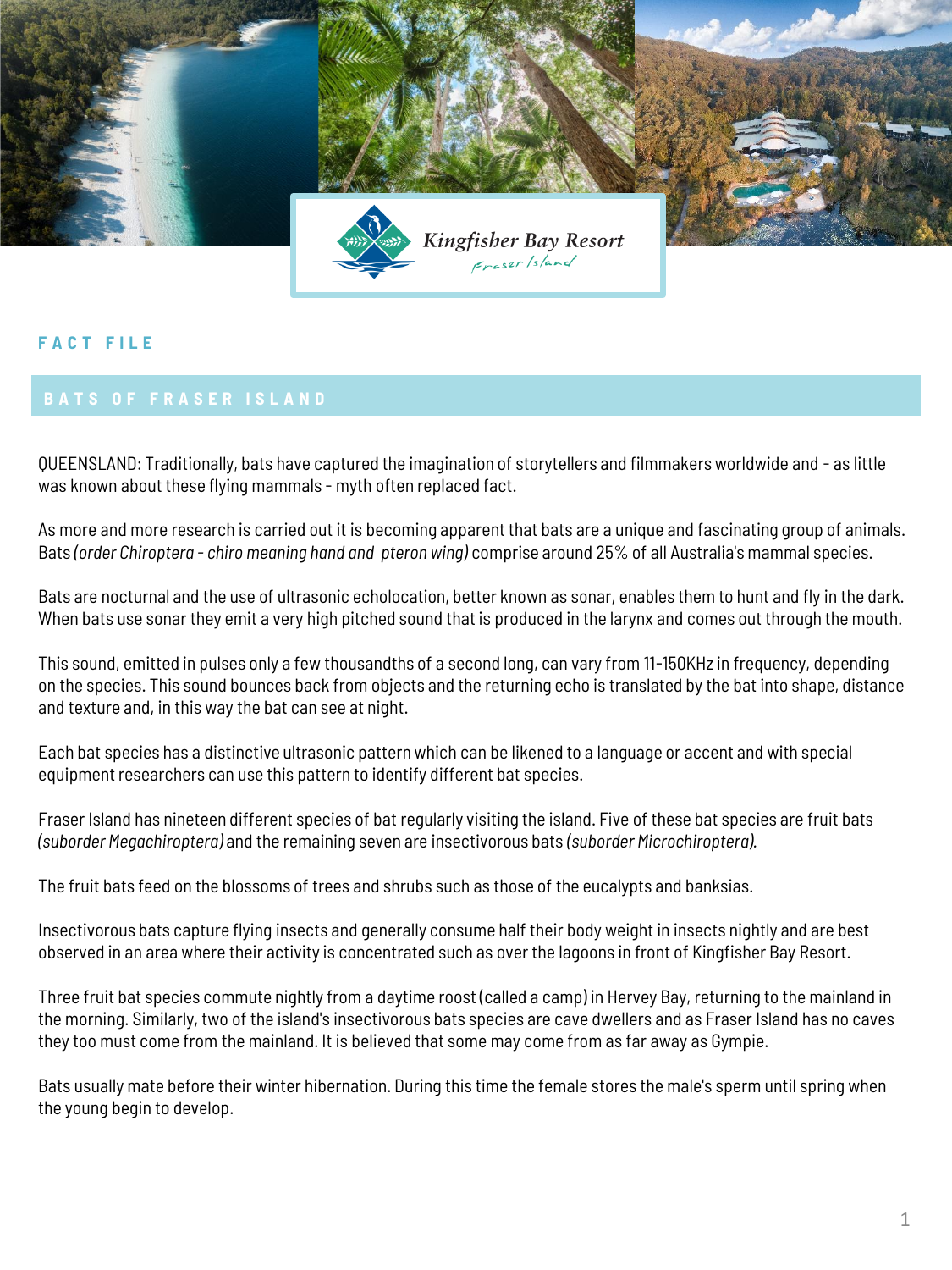

Bats are normally born around November/December when there is an abundance of nectar and insects. The female bat carries her young with her, suckling it on her milk for up to six weeks. After this the juvenile bat may be placed in a bat crèche where it learns to fly and feed itself whilst being cared for by adult bats.

## **FRASER ISLAND'S BAT SPECIES INCLUDE:**

**LITTLE RED FLYING FOX** *(Pteropus scapulatus)* Wingspan 80-120 cm; Forms temporary camps and commutes to Fraser Island; Nomadic within distribution; Red-brown fur with more reddish bank around neck; Fruit bat.

**GREY-HEADED FLYING FOX** *(P.poliocephalus)* Wingspan 120-160cm; Commutes nightly from large camps on mainland; Rusty yellow fur, grey on head; Noisy while feeding; Fruit bat.

**BLACK FLYING FOX** *(P.alecto)* Wingspan 140-180cm; Roosts and commutes as grey-headed flying fox; Black with red on back of neck; Largest of the Australian fruit bats.

**QUEENSLAND BLOSSOM BAT** *(Syconycteris australis)* Wingspan 25-32cm; Roosts in dense foliage; Small bat with red to pale brown fur; Feeds on nectar from native trees, often hovering to do so.

**HOARY BAT** *(Chalinolobus nigrogriseus)* Wingspan 22-27cm; Roosts in tree hollows; Small lobe at corner of mouth; Echolocation call 35KHz; Insectivorous.

**LITTLE BENT-WING BAT** *(Miniopterus australis)* Wingspan 25-30cm; Roosts in caves, mines and tunnels; Commutes from mainland; Call 58KHz; Insectivorous.

**COMMON BENT-WING BAT** *(M.schreibersii)* Wingspan 27-34cm; Roosts in caves, mines and tunnels; Commutes from mainland; Call 44KHz; Insectivorous.

**LARGE-FOOTED, MOUSE-EARED BAT** *(Myotis adversus)* Wingspan 27-31cm; Roosts in caves, mines and trees near water; Feeds over water "trawling" for insects and small fish; Call 37KHz.

**GOULD'S LONG-EARED BAT** *(Nyctophilus gouldi)* Wingspan 24-31cm; Roosts in tree hollows, under loose bark and buildings; Slow flight while feeding; Big ears; Faint call at 45KHz; Insectivorous.

**LITTLE BROAD-NOSED BAT** *(Scotorepens greyii)* Wingspan 20-26cm; Roosts in trees; Common and widespread; Feeds in forest gaps; Call 40KHz; Insectivorous.

**WHITE-STRIPED MASTIFF BAT** *(Tadarida australis)* Wingspan 41-45cm; Tree roosting; Fast direct flight above canopy; White stripe at inner junction of wings; Audible call at 3KHz.